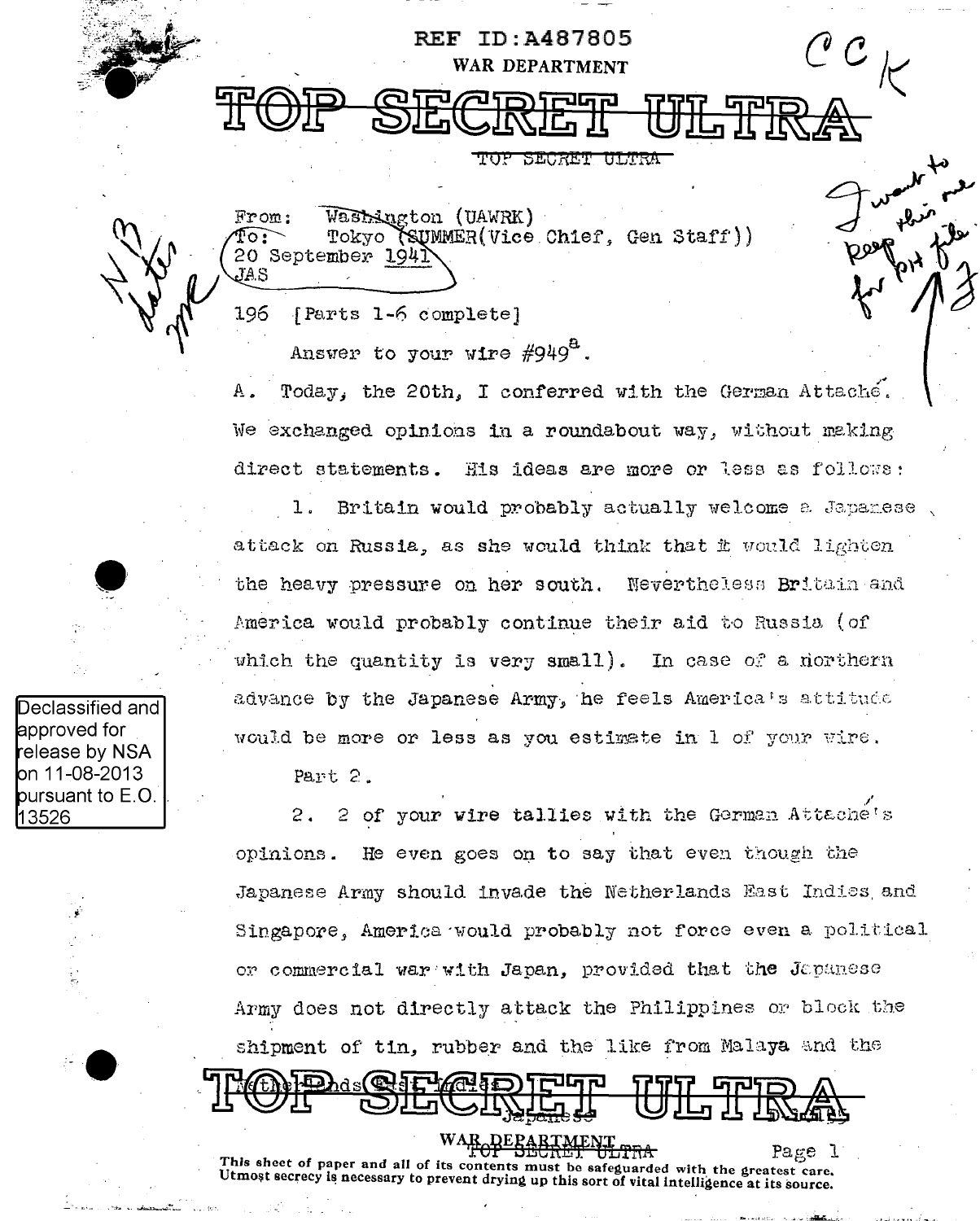

<del>-TOP SECRET ULTRA</del>

Part 5.

 $k^{2}$ 

He continues, if Japan should reserve these products like tin and rubber for her own exclusive use, America might declare war against us with little delay, but it is more probable that even in this case America would hesitate for a long time, giving Japan an interval which we would have to use for the assiduous collection of materials of war such as, for one, gasoline.

 $\overline{3}$ . 3 and 4 of your wire coincide with the opinions of the German Attache.

Part 4

. B. My opinions on the foregoing:

1. America is maintaining her traditional far-eastern policy, devoting her best efforts to upholding and augmenting her power in the Far East, particularly in the South Seas, and to insuring the transport of war materials to England from the South Seas, Australia, and India. Therefore, if the Empire should drive southwards I doubt that America would look on unconcerned.

Part 5.

pr **GENTI** 

This sheet of paper and all of discontents<br>Utmost secrecy is necessary to prevent dryth

**Report** 

WAR DEBARTMENT

I mean, as I have set forth in previous wires, #1590 and others, that although America would not force Japan into a decisive war, she would, quite possibly, siver economic

D-10155

equarded with the greatest care.  $\sigma$ f vital intelligence at f